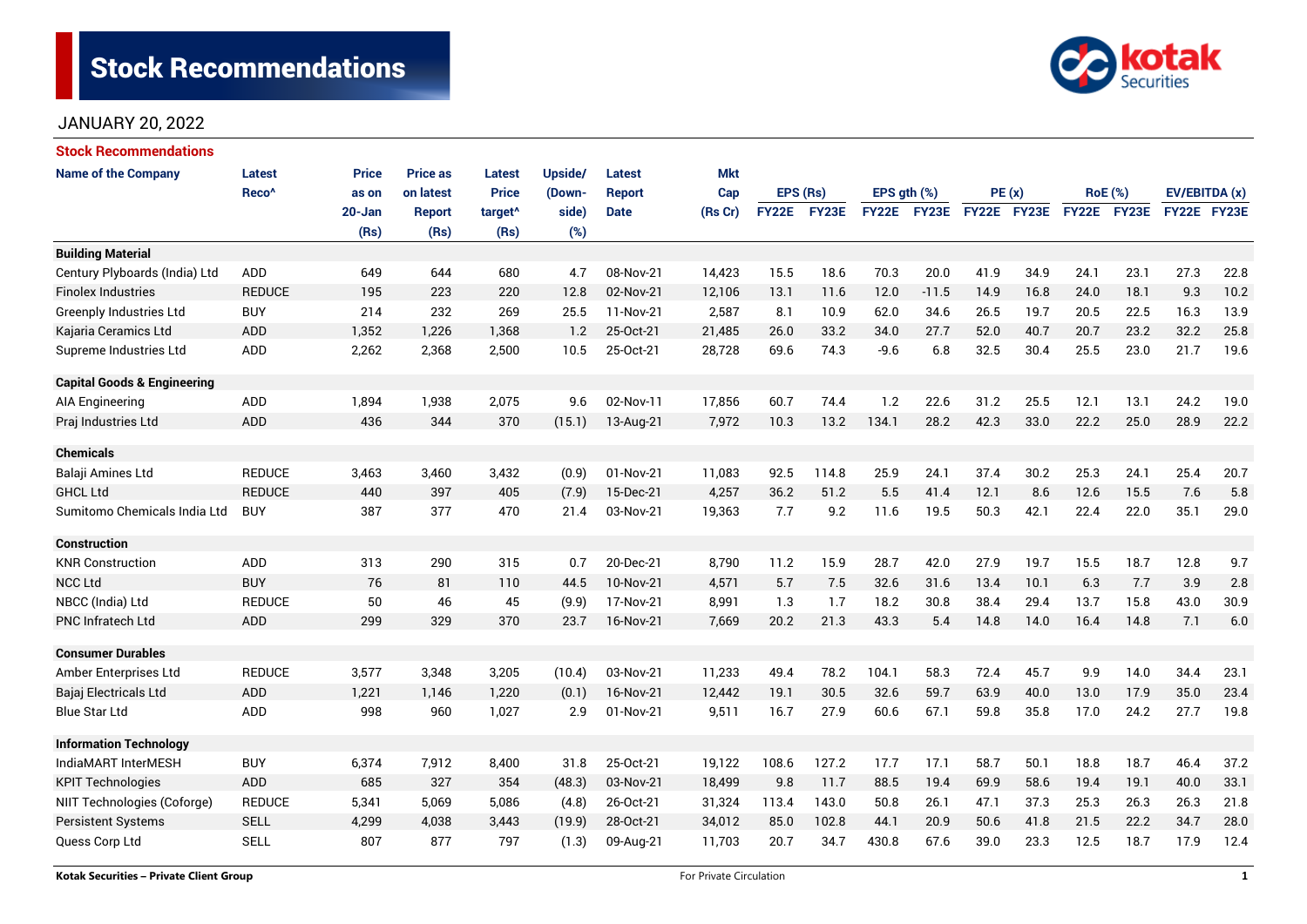

## JANUARY 20, 2022

| <b>Stock Recommendations</b>       |                   |              |                 |                     |         |               |            |              |       |                  |              |             |      |                |      |               |      |
|------------------------------------|-------------------|--------------|-----------------|---------------------|---------|---------------|------------|--------------|-------|------------------|--------------|-------------|------|----------------|------|---------------|------|
| <b>Name of the Company</b>         | <b>Latest</b>     | <b>Price</b> | <b>Price as</b> | Latest              | Upside/ | Latest        | <b>Mkt</b> |              |       |                  |              |             |      |                |      |               |      |
|                                    | Reco <sup>^</sup> | as on        | on latest       | <b>Price</b>        | (Down-  | <b>Report</b> | Cap        | EPS (Rs)     |       | EPS $gth$ $(\%)$ |              | PE(x)       |      | <b>RoE</b> (%) |      | EV/EBITDA (x) |      |
|                                    |                   | $20 - Jan$   | <b>Report</b>   | target <sup>^</sup> | side)   | <b>Date</b>   | (Rs Cr)    | <b>FY22E</b> | FY23E | <b>FY22E</b>     | <b>FY23E</b> | FY22E FY23E |      | FY22E FY23E    |      | FY22E FY23E   |      |
|                                    |                   | (Rs)         | (Rs)            | (Rs)                | (%)     |               |            |              |       |                  |              |             |      |                |      |               |      |
| <b>Metals &amp; Mining</b>         |                   |              |                 |                     |         |               |            |              |       |                  |              |             |      |                |      |               |      |
| <b>MOIL Ltd</b>                    | <b>ADD</b>        | 174          | 177             | 200                 | 15.0    | 15-Nov-21     | 4,633      | 10.3         | 12.3  | 39.2             | 19.4         | 16.9        | 14.1 | 8.4            | 9.8  | 8.0           | 6.2  |
| APL Apollo Tubes Ltd               | <b>BUY</b>        | 965          | 801             | 1,030               | 6.7     | 01-Nov-21     | 24,131     | 22.0         | 29.0  | $-24.1$          | 31.8         | 43.9        | 33.3 | 28.1           | 28.1 | 25.8          | 20.3 |
|                                    |                   |              |                 |                     |         |               |            |              |       |                  |              |             |      |                |      |               |      |
| Oil & Gas                          |                   |              |                 |                     |         |               |            |              |       |                  |              |             |      |                |      |               |      |
| Chennai Petroleum Corp             | ADD               | 113          | 130             | 137                 | 21.3    | 25-Oct-21     | 1,682      | 15.2         | 18.2  | $-12.1$          | 19.7         | 7.4         | 6.2  | 13.2           | 13.9 | 8.8           | 8.4  |
| Gujarat Gas                        | <b>ADD</b>        | 702          | 772             | 818                 | 16.5    | 06-Aug-21     | 48,298     | 26.4         | 30.3  | 41.9             | 14.8         | 26.6        | 23.2 | 33.1           | 28.7 | 17.2          | 14.8 |
| <b>MRPL</b>                        | <b>SELL</b>       | 45           | 45              | 41                  | (8.0)   | 02-Aug-21     | 7,805      | 1.0          | 6.8   | $-131.3$         | 580.0        | 44.6        | 6.6  | 4.0            | 23.9 | 16.9          | 9.3  |
|                                    |                   |              |                 |                     |         |               |            |              |       |                  |              |             |      |                |      |               |      |
| <b>Paints</b>                      |                   |              |                 |                     |         |               |            |              |       |                  |              |             |      |                |      |               |      |
| Akzo Nobel India Ltd               | <b>BUY</b>        | 1,985        | 2,115           | 2,675               | 34.8    | 17-Nov-21     | 9,270      | 56.5         | 63.0  | 24.2             | 11.5         | 35.1        | 31.5 | 17.0           | 17.3 | 21.0          | 18.3 |
|                                    |                   |              |                 |                     |         |               |            |              |       |                  |              |             |      |                |      |               |      |
| <b>Pharmaceuticals</b>             |                   |              |                 |                     |         |               |            |              |       |                  |              |             |      |                |      |               |      |
| Suven Pharmaceuticals              | <b>REDUCE</b>     | 534          | 561             | 550                 | 3.0     | 17-Aug-21     | 13,559     | 16.9         | 21.1  | 19.0             | 24.9         | 31.6        | 25.3 | 27.6           | 26.5 | 24.7          | 19.2 |
|                                    |                   |              |                 |                     |         |               |            |              |       |                  |              |             |      |                |      |               |      |
| <b>Transportation</b>              |                   |              |                 |                     |         |               |            |              |       |                  |              |             |      |                |      |               |      |
| Aegis Logistics Ltd                | <b>BUY</b>        | 221          | 212             | 285                 | 29.2    | 01-Nov-21     | 7,366      | 8.2          | 12.6  | $-16.3$          | 53.7         | 26.9        | 17.5 | 13.3           | 17.9 | 14.7          | 10.0 |
| <b>Allcargo Global Logistics</b>   | <b>ADD</b>        | 360          | 223             | 245                 | (32.0)  | 17-Aug-21     | 8,867      | 12.2         | 15.4  | 52.5             | 26.2         | 29.5        | 23.4 | 12.0           | 13.6 | 13.5          | 11.5 |
| <b>Blue Dart Express</b>           | ADD               | 6,994        | 6,992           | 7,700               | 10.1    | 02-Nov-21     | 16,645     | 88.9         | 112.8 | 53.3             | 26.9         | 78.7        | 62.0 | 28.8           | 28.4 | 19.2          | 16.4 |
| <b>VRL Logistics Ltd</b>           | <b>BUY</b>        | 477          | 396             | 460                 | (3.5)   | 03-Nov-21     | 4,346      | 7.8          | 12.4  | 50.0             | 59.0         | 61.1        | 38.4 | 9.8            | 14.7 | 15.4          | 12.2 |
|                                    |                   |              |                 |                     |         |               |            |              |       |                  |              |             |      |                |      |               |      |
| <b>Others</b>                      |                   |              |                 |                     |         |               |            |              |       |                  |              |             |      |                |      |               |      |
| Bata India Ltd                     | <b>BUY</b>        | 2,050        | 1,909           | 2,380               | 16.1    | 16-Dec-21     | 26,444     | 27.0         | 36.6  | $-509.1$         | 35.6         | 75.9        | 56.0 | 16.3           | 19.4 | 37.4          | 29.8 |
| <b>Central Depository Services</b> | <b>REDUCE</b>     | 1,628        | 1,454           | 1,415               | (13.1)  | 10-Nov-21     | 17,094     | 28.6         | 33.5  | 49.0             | 17.1         | 56.9        | 48.6 | 27.6           | 26.2 | 49.0          | 42.4 |
| EPL Ltd                            | <b>BUY</b>        | 198          | 221             | 280                 | 41.6    | 11-Nov-21     | 6,211      | 7.6          | 10.0  | 0.0              | 31.6         | 26.0        | 19.8 | 12.7           | 15.0 | 10.1          | 8.1  |
| JK Paper Ltd                       | <b>BUY</b>        | 233          | 228             | 295                 | 26.6    | 09-Nov-21     | 4,147      | 30.6         | 39.0  | 115.5            | 27.5         | 7.6         | 6.0  | 17.5           | 18.7 | 6.9           | 5.2  |
| <b>Radico Khaitan Ltd</b>          | ADD               | 1,150        | 1,052           | 1,110               | (3.5)   | 08-Nov-21     | 15.294     | 21.8         | 27.4  | 7.4              | 25.7         | 52.7        | 42.0 | 15.4           | 16.8 | 34.9          | 28.5 |
| <b>VIP Industries Ltd</b>          | <b>SELL</b>       | 594          | 543             | 500                 | (15.8)  | 01-Nov-21     | 8,431      | 3.2          | 9.3   | $-145.1$         | 190.6        | 185.5       | 63.8 | 7.7            | 19.6 | 62.0          | 32.3 |
| Welspun Corp Ltd                   | <b>REDUCE</b>     | 186          | 134             | 132                 | (29.1)  | 01-Nov-21     | 4,933      | 12.1         | 14.5  | $-48.9$          | 19.8         | 15.4        | 12.8 | 7.9            | 8.9  | 8.5           | 5.8  |

*Source: Kotak Securities - Private Client Group*

All recommendations are with a 12 month perspective from the date of the report/update. Investors are requested to use their discretion while deciding the timing, quantity of investment as well as the exit.

NR NoRated. The investment rating and target price, if any, have been suspended temporarily. Such suspension is in compliance with applicable regulation(s) and/or Kotak Securities policies in circumstances when Kotak Secur

Or its affiliates is acting in an advisory capacity in a merger or strategic transaction involving this company and in certain other circumstances.

**NM Not meaningful**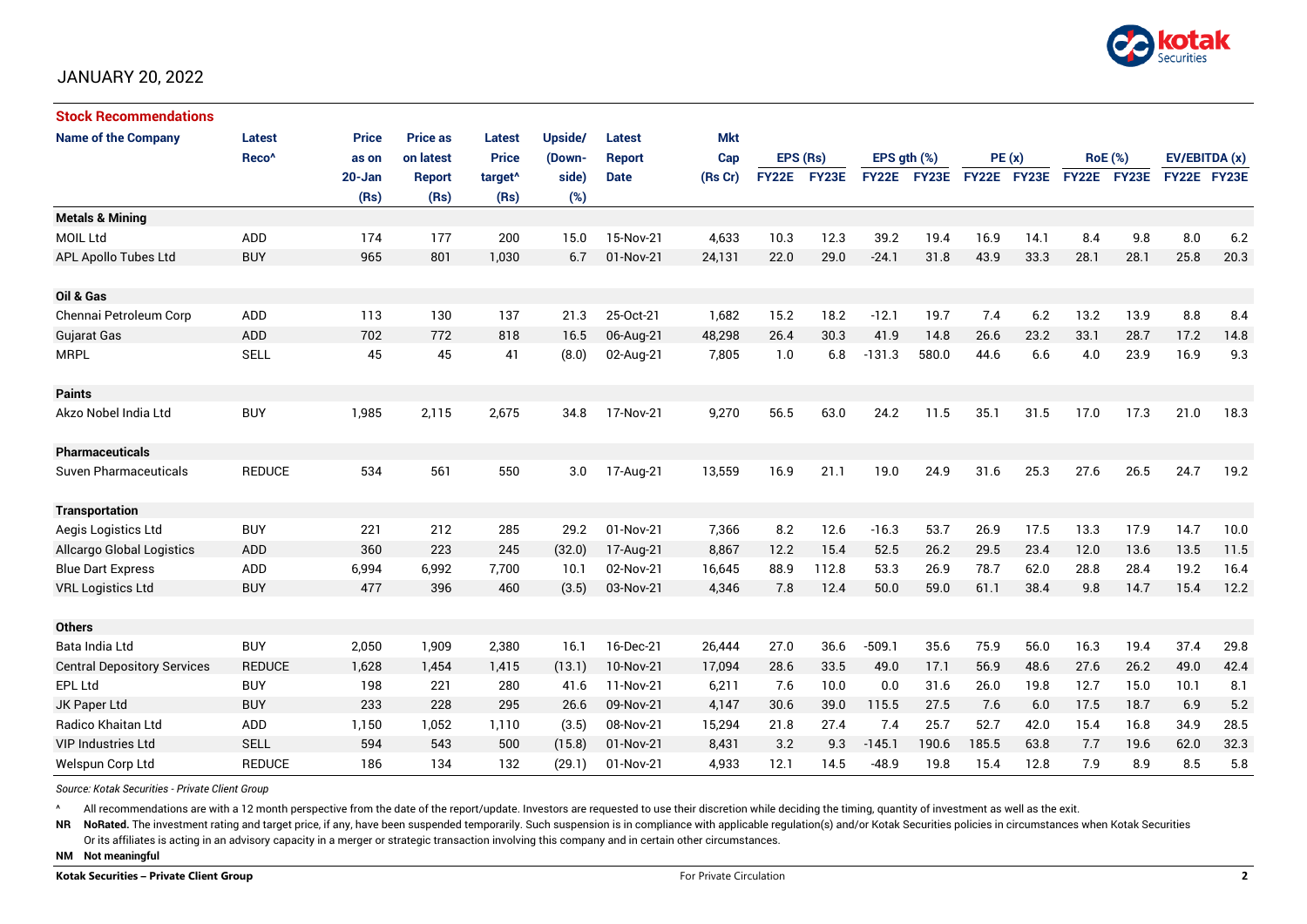

# JANUARY 20, 2022

# **RATING SCALE (PRIVATE CLIENT GROUP)**

#### **Definitions of ratings**

| <b>BUY</b>       | - We expect the stock to deliver more than 15% returns over the next 12 months                                                                                                                                                                                                                                                                                                                                                     |
|------------------|------------------------------------------------------------------------------------------------------------------------------------------------------------------------------------------------------------------------------------------------------------------------------------------------------------------------------------------------------------------------------------------------------------------------------------|
| <b>ADD</b>       | - We expect the stock to deliver 5% - 15% returns over the next 12 months                                                                                                                                                                                                                                                                                                                                                          |
| <b>REDUCE</b>    | - We expect the stock to deliver -5% - +5% returns over the next 12 months                                                                                                                                                                                                                                                                                                                                                         |
| <b>SELL</b>      | - We expect the stock to deliver $\lt$ -5% returns over the next 12 months                                                                                                                                                                                                                                                                                                                                                         |
| NR.              | - Not Rated. Kotak Securities is not assigning any rating or price target to the stock.                                                                                                                                                                                                                                                                                                                                            |
|                  | The report has been prepared for information purposes only.                                                                                                                                                                                                                                                                                                                                                                        |
| <b>SUBSCRIBE</b> | $-$ We advise investor to subscribe to the IPO.                                                                                                                                                                                                                                                                                                                                                                                    |
| <b>RS</b>        | - Rating Suspended. Kotak Securities has suspended the investment rating and price target for this stock, either because there is not a sufficient fundamental basis for determining, or there<br>are legal, regulatory or policy constraints around publishing, an investment rating or target. The previous investment rating and price target, if any, are no longer in effect for this stock and<br>should not be relied upon. |
| <b>NA</b>        | - Not Available or Not Applicable. The information is not available for display or is not applicable                                                                                                                                                                                                                                                                                                                               |
| <b>NM</b>        | - Not Meaningful. The information is not meaningful and is therefore excluded.                                                                                                                                                                                                                                                                                                                                                     |
| <b>NOTE</b>      | $-$ Our target prices are with a 12-month perspective. Returns stated in the rating scale are our internal benchmark.                                                                                                                                                                                                                                                                                                              |

## **FUNDAMENTAL RESEARCH TEAM (PRIVATE CLIENT GROUP)**

| <b>Shrikant Chouhan</b>                                                                                | <b>Arun Agarwal</b>                                                   | <b>Amit Agarwal, CFA</b>            | <b>Hemali Dhame</b>          |
|--------------------------------------------------------------------------------------------------------|-----------------------------------------------------------------------|-------------------------------------|------------------------------|
| <b>Head of Research</b>                                                                                | Auto & Auto Ancillary                                                 | <b>Transportation, Paints, FMCG</b> | <b>Banking &amp; Finance</b> |
| shrikant.chouhan@kotak.com                                                                             | arun.agarwal@kotak.com                                                | agarwal.amit@kotak.com              | Hemali.Dhame@kotak.com       |
| +91 22 6218 5408                                                                                       | +91 22 6218 6443                                                      | +91 22 6218 6439                    | +91 22 6218 6433             |
| Jatin Damania                                                                                          | Purvi Shah                                                            | <b>Rini Mehta</b>                   | K. Kathirvelu                |
| Metals & Mining, Midcap                                                                                | Pharmaceuticals                                                       | Research Associate                  | <b>Support Executive</b>     |
| jatin.damania@kotak.com                                                                                | purvi.shah@kotak.com                                                  | rini.mehta@kotak.com                | k.kathirvelu@kotak.com       |
| +91 22 6218 6440                                                                                       | +91 22 6218 6432                                                      | +91 80801 97299                     | +91 22 6218 6427             |
| <b>Sumit Pokharna</b><br>Oil and Gas. Information Tech<br>sumit.pokharna@kotak.com<br>+91 22 6218 6438 | Pankaj Kumar<br>Midcap<br>pankajr.kumar@kotak.com<br>+91 22 6218 6434 |                                     |                              |

## **TECHNICAL RESEARCH TEAM (PRIVATE CLIENT GROUP)**

| Shrikant Chouhan           | <b>Amol Athawale</b>    | <b>Sayed Haider</b>    |
|----------------------------|-------------------------|------------------------|
| shrikant.chouhan@kotak.com | amol.athawale@kotak.com | Research Associate     |
| +91 22 6218 5408           | +91 20 6620 3350        | sayed.haider@kotak.com |
|                            |                         | +91 22 62185498        |

#### **DERIVATIVES RESEARCH TEAM (PRIVATE CLIENT GROUP)**

+91 22 6218 5497 +91 33 6615 6273

**Sahaj Agrawal Prashanth Lalu Prasenjit Biswas, CMT, CFTe** [sahaj.agrawal@kotak.com](mailto:sahaj.agrawal@kotak.com) [prashanth.lalu@kotak.com](mailto:prashanth.lalu@kotak.com) [prasenjit.biswas@kotak.com](mailto:prasenjit.biswas@kotak.com)